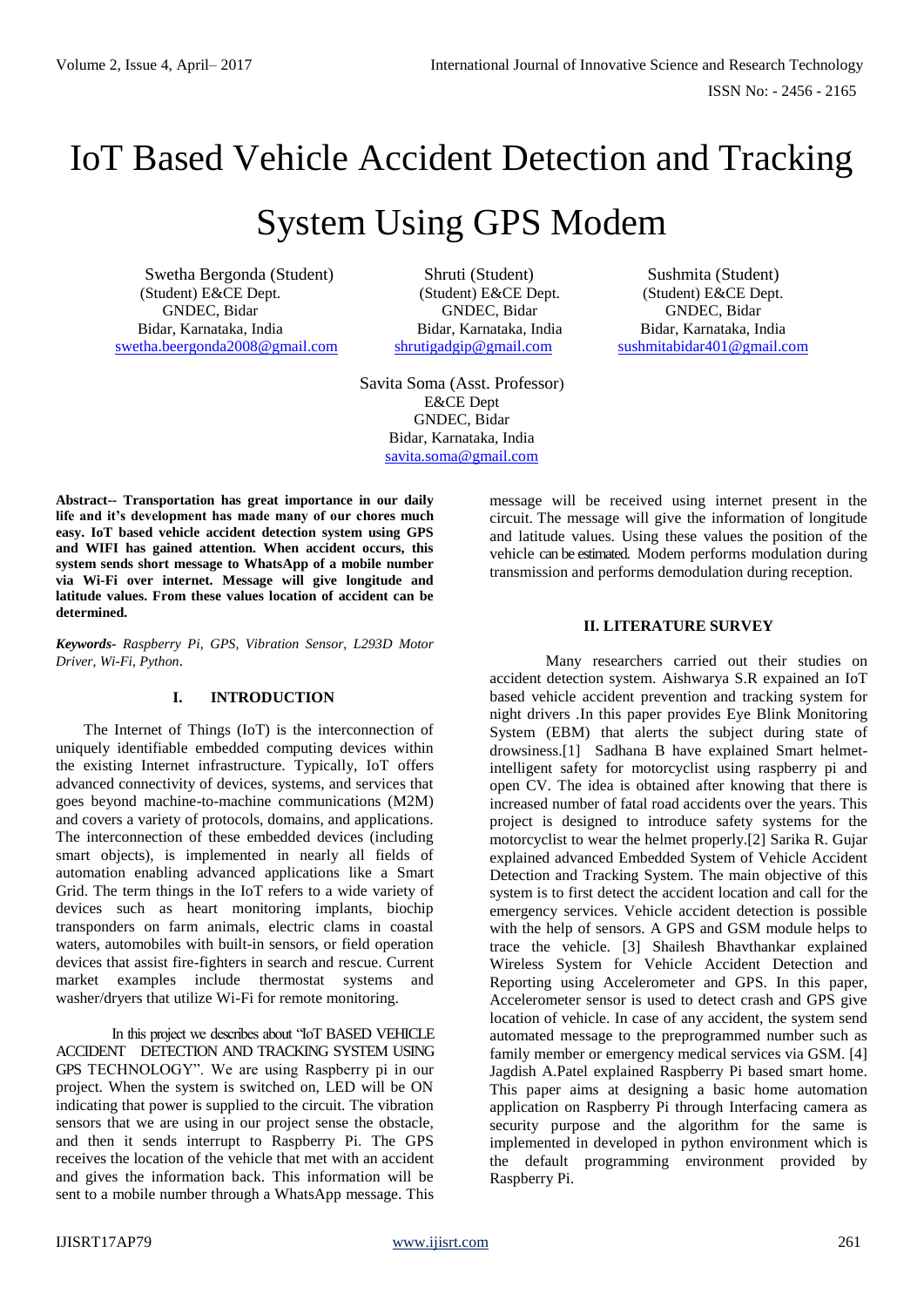#### **III. BLOCK DIAGRAM**

The block diagram of the proposed system consists of the following components: Raspberry Pi, vibration sensor, GPS Modem, L293D motor drive, led, buzzer, power supply (12v DC).

 The above components are integrated as per the block diagram given in Fig 1



Fig 1: Block diagram of implemented system.

# *A. RASPBERRY PI*

The Raspberry Pi is a credit card-sized single-board computer. Raspberry Pi has a Broadcom BCM2835 system on chip (SoC),which includes an ARM1176JZFS 700 MHz processor, Video Core IV GPU ,and was originally shipped with 256 megabytes of RAM, later upgraded (Model B & Model B+) to 512 MB. Pi 2 Model B runs 6X Faster than the B+, and comes with 1GB of RAM--that's double the amount of RAM of the previous model.

# *B. Vibration Sensor*

Despite the advances made in vibration monitoring and analysis equipment, the selection of sensors and the way they are mounted on a machine remain critical factors in determining the success of any monitoring program. Money saved by installing inferior sensors is not a prudent investment since the information provided about the machine of interest often is not accurate or reliable.

# *C. L293D Motor Driver*

It works on the concept of H-bridge. H-bridge is a circuit which allows the voltage to be flown in either direction. As you know voltage need to change its direction for being able to rotate the motor in clockwise or anticlockwise direction, hence H-bridge IC are ideal for driving a DC motor.

# *D. GPS Device*

The Global Positioning System (GPS) is a space based global navigation satellite system (GNSS) that provides reliable location and time formation in all weather and times anywhere on the globe. The GPS satellites act as a reference point from which receivers on the ground detect

their position. The fundamental navigation principle is based on the measurement of pseudo ranges between the user and four satellites.

# **IV. HARDWARE IMPLEMENTATION**



Fig 2: hardware implementation of system.

# *A. Working Principle*

In this project we are using a Raspberry Pi3. When the system is switched on, LED will be ON indicating that the power is supplied to the circuit. When the vibration sensor senses any obstacle, they send interrupt to Raspberry Pi.

The GPS receives the location of the vehicle that met with an accident and gives the information back. This information will be sent to a mobile number through WhatsApp message. This message will be received using internet present in the circuit. This message will give the information of longitude and latitude values. Using these values the position of the vehicle can be estimated. The received data is given to the Raspberry Pi. Correspondingly it gives an acknowledgement in the form of an WhatsApp message to the mobile phone. LED used in the circuit displays the reception of messages. The Raspberry Pi interfaced to GPS modem via an internet, where the devices are activated using select lines internally built in the internet. Internet is interfaced to Raspberry Pi via transmit and receive pin.LED is interfaced to any ports of Raspberry Pi; it is used to display the current status of the GPS modem, whether data is being read from GPS.



Fig 3: Python program